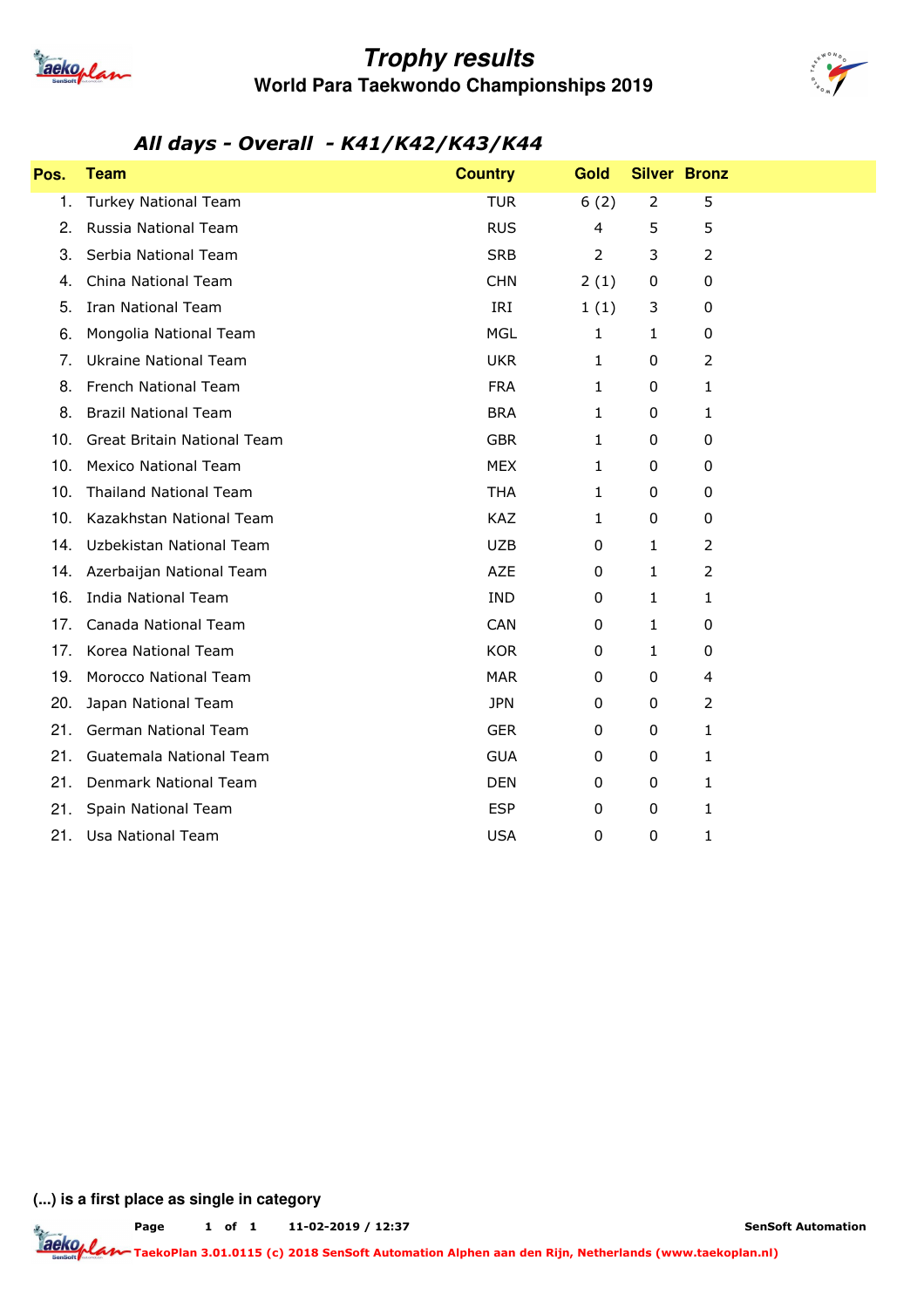

## *Trophy results* **World Para Taekwondo Championships 2019**



#### *All days - Female - K41/K42/K43/K44/K40*

| Pos. | Team                          | <b>Country</b> | <b>Gold</b> |   | <b>Silver Bronz</b> |
|------|-------------------------------|----------------|-------------|---|---------------------|
| 1.   | <b>Turkey National Team</b>   | TUR            | 3(2)        | 1 | 1                   |
| 2.   | Serbia National Team          | <b>SRB</b>     | 2           | 3 |                     |
| 3.   | China National Team           | <b>CHN</b>     | 2(1)        | 0 | 0                   |
| 4.   | <b>Brazil National Team</b>   | <b>BRA</b>     | 1           | 0 |                     |
| 4.   | Ukraine National Team         | <b>UKR</b>     | 1           | 0 |                     |
| 6.   | <b>Thailand National Team</b> | THA            | 1           | 0 | 0                   |
| 7.   | Russia National Team          | <b>RUS</b>     | 0           | 1 |                     |
| 8.   | Mongolia National Team        | MGL            | 0           |   | 0                   |
| 8.   | Uzbekistan National Team      | <b>UZB</b>     | 0           | 1 | $\mathbf 0$         |
| 10.  | Japan National Team           | <b>JPN</b>     | 0           | 0 |                     |
| 10.  | <b>French National Team</b>   | <b>FRA</b>     | 0           | 0 |                     |
| 10.  | Denmark National Team         | <b>DEN</b>     | 0           | 0 |                     |
| 10.  | Azerbaijan National Team      | AZE            | 0           | 0 |                     |
| 10.  | India National Team           | <b>IND</b>     | 0           | 0 |                     |

**(...) is a first place as single in category**

**Page of 1 11-02-2019 / 13:09 1**

**Turkish Taekwondo Federation**

**Taeko<sub>p</sub> Lan TaekoPlan 3.01.0115 (c) 2018 SenSoft Automation Alphen aan den Rijn, Netherlands (www.taekoplan.nl)**